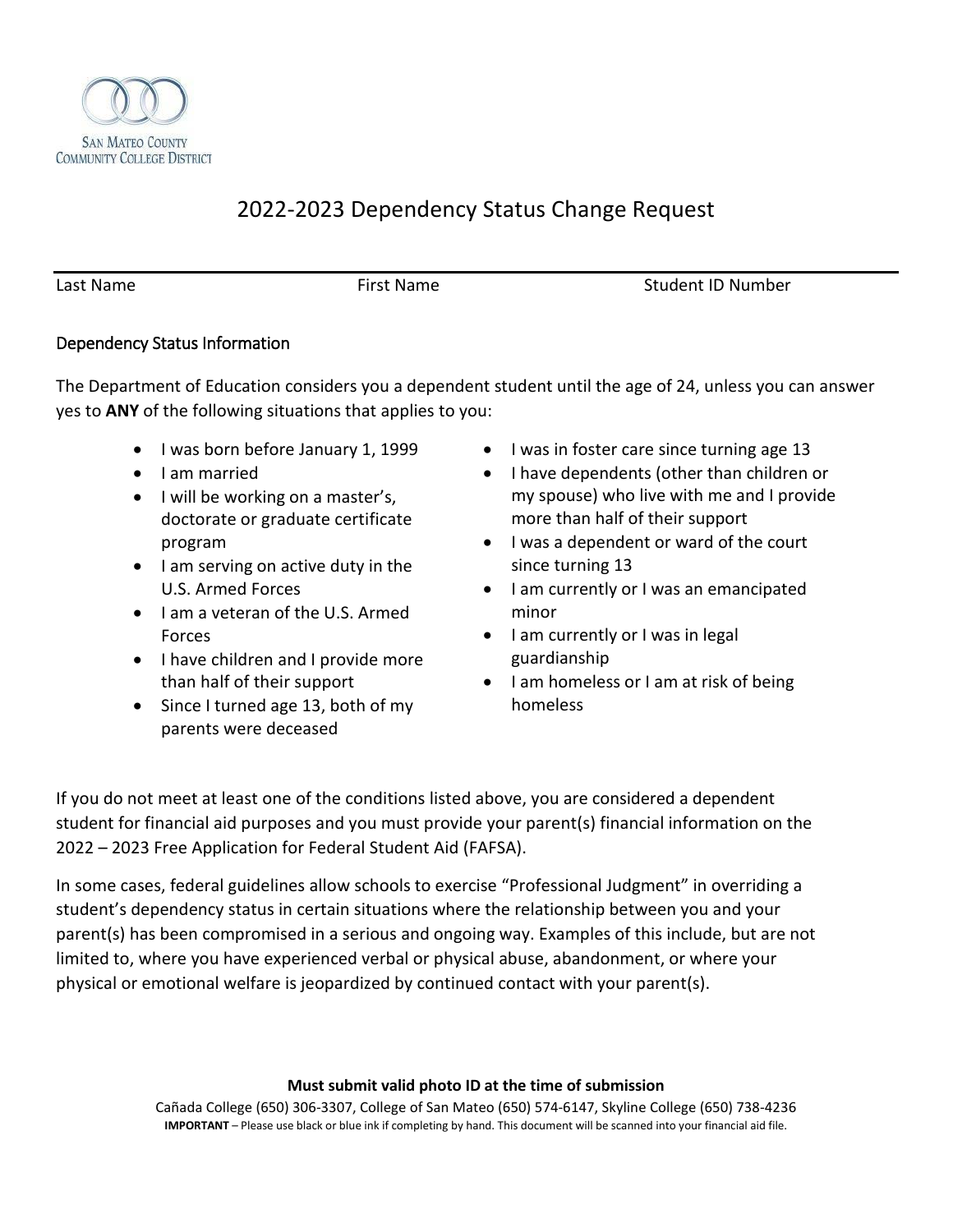# Submit Documents

To be considered for a dependency override, you must submit the following:

- 1. A personal letter of appeal explaining the reason for your request for a dependency override. The letter should provide as much detail as possible describing your separation from both your parents. You are required to include the following information:
	- The whereabouts of both parents and their current living arrangements. Include the last contact you had with both parents and frequency of contact with them over the past year(s)
	- Why you cannot provide parental information on the 2022 2023 Free Application for Federal Student Aid (FAFSA). Your living arrangements over the past year(s); with whom you have lived with and who has provided financial support for you
	- Your name, Student ID number, and signature
- 2. A second letter from a professional individual not related to you (i.e. teacher, counselor, medical professional, social worker or clergy) who can attest to your situation. Please be aware, this letter must be from a professional that knows your situation. Letters from individuals without pertinent information regarding your situation will not be considered.
	- Must be on official letterhead and include the individual's name, title or position, address, phone number and must be signed
- 3. Attach copy of court documents and/or police reports (if applicable)

# **Answer Questions**

Have you been approved for a Dependency Override within the SMCCCD district (Skyline, Cañada, or College of San Mateo) during the previous year?

Yes—Answer all questions below if your situation has not changed and **submit a Statement of Fact https://www.smccd.edu/studentforms/.** 

| When was the last time you had contact with your parents? |  |
|-----------------------------------------------------------|--|
|                                                           |  |

When was the last time your parent(s) provided any form of support?

Did your parent(s) claim you on their federal tax returns in any of the years listed below?

|                                                                      |  | 2019   Yes No 2020 Yes No |                      |
|----------------------------------------------------------------------|--|---------------------------|----------------------|
| Will they or did they claim you on their federal tax return in 2021? |  |                           | $\Box$ Yes $\Box$ No |
| No, skip to Employment and Income section.                           |  |                           |                      |

### **Must submit valid photo ID at the time of submission**

Cañada College (650) 306-3307, College of San Mateo (650) 574-6147, Skyline College (650) 738-4236 **IMPORTANT** – Please use black or blue ink if completing by hand. This document will be scanned into your financial aid file.